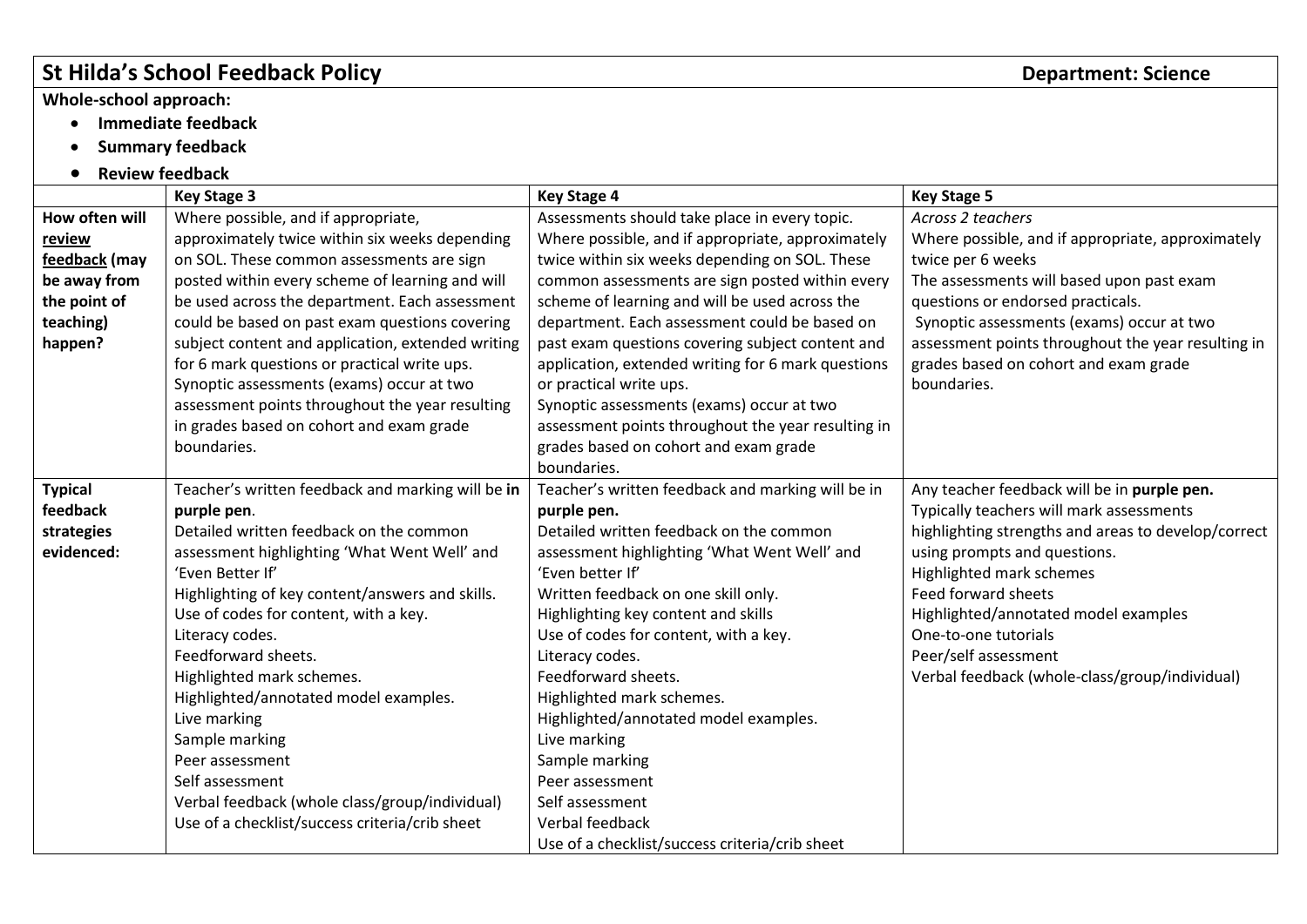| <b>How will</b><br>students<br>typically<br>respond to<br>feedback?                                                                                          | In green pen if it is a written response,<br>correction, annotation or specific DIRT task<br>regardless of format.<br>Verbally via question answers in whole class<br>discussion, paired work presentation or group<br>discussion.                                                                                                                                                           | In green pen if it is a written response, correction,<br>annotation or specific DIRT task regardless of<br>format.<br>Verbally via question answers in whole class<br>discussion, paired work, presentation or group<br>discussion                                                                                                                                                                    | In green pen if it is a written response, annotation,<br>correction or specific DIRT task regardless of<br>format.<br>Verbally via question answers in whole class<br>discussion, paired work, presentation or group<br>discussion                                                                                                                        |
|--------------------------------------------------------------------------------------------------------------------------------------------------------------|----------------------------------------------------------------------------------------------------------------------------------------------------------------------------------------------------------------------------------------------------------------------------------------------------------------------------------------------------------------------------------------------|-------------------------------------------------------------------------------------------------------------------------------------------------------------------------------------------------------------------------------------------------------------------------------------------------------------------------------------------------------------------------------------------------------|-----------------------------------------------------------------------------------------------------------------------------------------------------------------------------------------------------------------------------------------------------------------------------------------------------------------------------------------------------------|
| Will a student's<br>response to<br>feedback be<br>reviewed?                                                                                                  | The teacher may use a progress sticker or write<br>target met if progress has been made.                                                                                                                                                                                                                                                                                                     | The teacher may use a progress sticker or write<br>target met if progress has been made.                                                                                                                                                                                                                                                                                                              | The teacher may use a progress sticker or write<br>target met if progress has been made.                                                                                                                                                                                                                                                                  |
| Will grades be<br>given?                                                                                                                                     | Grade/ exam marks will be given on common<br>assessments using exam mark scheme if<br>appropriate<br>Grades will also be awarded at the two school<br>assessment points recorded on SIMS based on<br>whole cohort and grade boundaries.                                                                                                                                                      | Grade/ exam marks will be given on common<br>assessments using exam mark scheme if<br>appropriate<br>Grades will also be awarded at the two school<br>assessment points recorded on SIMS based on<br>whole cohort and grade boundaries.                                                                                                                                                               | Students will be given raw marks in assessments<br>using exam mark schemes which can be converted<br>to grades if appropriate.<br>Mock examinations will be converted into grades<br>using exam board boundaries and professional<br>judgement.                                                                                                           |
| What data will<br>be collected?<br>How will it be<br>recorded?                                                                                               | Common Assessment marks will recorded by<br>teacher in individual mark books.<br>Summative Grades will be recorded in the<br>department tracker and on SIMS in line with the<br>two school assessment points.                                                                                                                                                                                | Common Assessment marks will recorded by<br>teacher in individual mark books.<br>Year 10<br>Grades will be recorded in the department tracker<br>and entered on SIMS in line with the two school<br>assessment points.<br>Year 11<br>Mock data will be collected in Dec and March and<br>recorded in a department tracker and entered on<br>SIMs in line with school data collection point.           | Class teacher will record assessment data in a<br>format of their choosing, which they can refer to<br>when producing holistic grades for students (in<br>collaboration with their teaching colleague).<br>Mock data will be recorded on a central tracker in<br>order to generate mock data in line with the most<br>recent examination mark boundaries. |
| <b>How will</b><br>feedback be<br>integrated into<br>the curriculum<br>planning?<br><b>Consider long</b><br>term, medium<br>term and short<br>term planning. | Suggested progress check point tasks will be<br>highlighted on the SOL.<br>Common assessments will have embedded DIRT<br>tasks to help students to improve in specific skills<br>or knowledge retention.<br>Whole school assessment points will be planned<br>into the SOL each year.<br>Assessment and feedback will be integrated into<br>all lessons in line with the Teaching Standards. | Suggested progress check point tasks will be<br>highlighted on the SOL including whole school<br>assessment points for year 10 and mock exams for<br>year 11.<br>Common assessments will have embedded DIRT<br>tasks to help students to improve in specific skills<br>or knowledge retention.<br>Assessment and feedback will be integrated into all<br>lessons in line with the Teaching Standards. | Suggested formal written assessments/practical<br>pieces will be recorded on the SOL.<br>Dedicated feedback session/s will be delivered<br>following assessments.<br>Assessment and feedback will be integrated into all<br>lessons in line with the Teaching Standards.                                                                                  |